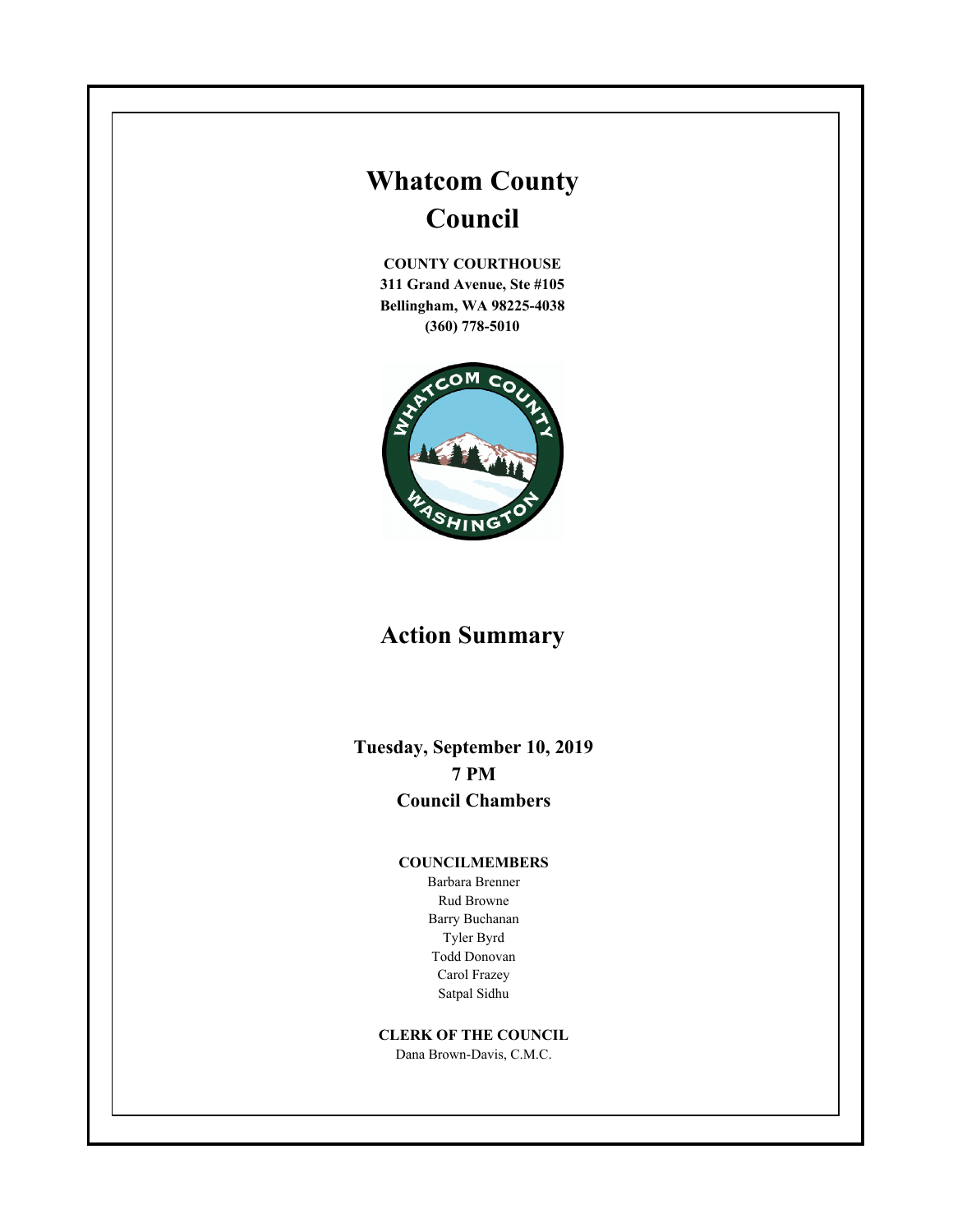# **COUNTY COUNCIL**

# **CALL TO ORDER**

# **ROLL CALL**

- Present: 6 Barbara Brenner, Barry Buchanan, Tyler Byrd, Todd Donovan, Carol Frazey, and Satpal Sidhu
- **Absent:** 1 Rud Browne

## **FLAG SALUTE**

# **ANNOUNCEMENTS**

# **MINUTES CONSENT**

**1.** [MIN2019-057](http://whatcom.legistar.com/gateway.aspx?m=l&id=/matter.aspx?key=2485) Health Board for July 30, 2019

# **APPROVED BY CONSENT**

- **Aye:** 6 Brenner, Buchanan, Byrd, Donovan, Frazey, and Sidhu
- **Nay:** 0
- **Absent:** 1 Browne
- **2.** [MIN2019-058](http://whatcom.legistar.com/gateway.aspx?m=l&id=/matter.aspx?key=2486) Special Committee of the Whole for July 30, 2019

## **APPROVED BY CONSENT**

- **Aye:** 6 Brenner, Buchanan, Byrd, Donovan, Frazey, and Sidhu
- **Nay:** 0
- **Absent:** 1 Browne
- **3.** [MIN2019-059](http://whatcom.legistar.com/gateway.aspx?m=l&id=/matter.aspx?key=2492) Special Committee of the Whole for July 23, 2019

### **APPROVED BY CONSENT**

- **Aye:** 6 Brenner, Buchanan, Byrd, Donovan, Frazey, and Sidhu
- **Nay:** 0
- **Absent:** 1 Browne
- **4.** [MIN2019-060](http://whatcom.legistar.com/gateway.aspx?m=l&id=/matter.aspx?key=2493) Regular County Council for July 23, 2019

#### **APPROVED BY CONSENT**

- **Aye:** 6 Brenner, Buchanan, Byrd, Donovan, Frazey, and Sidhu
- **Nay:** 0
- **Absent:** 1 Browne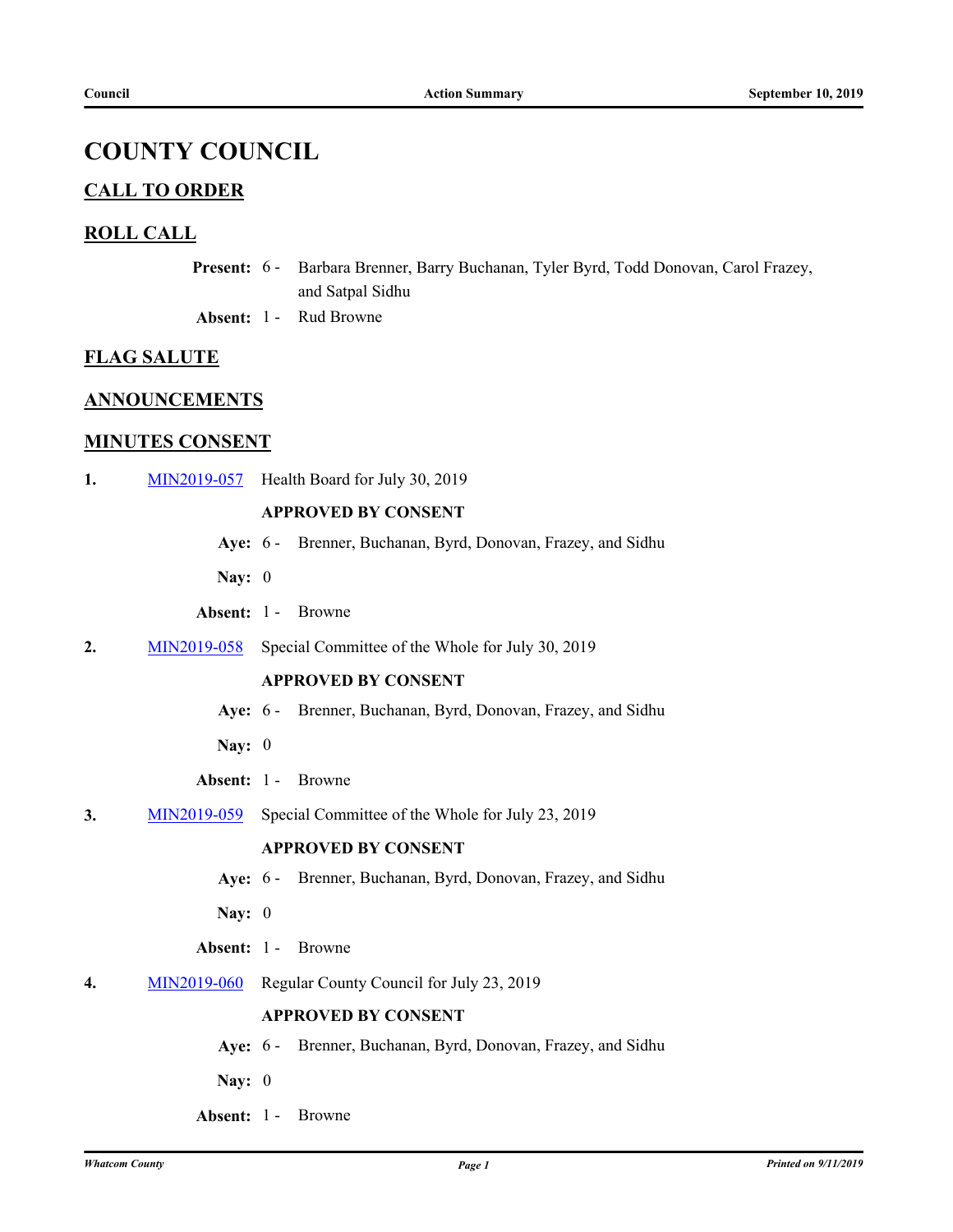**5.** [MIN2019-061](http://whatcom.legistar.com/gateway.aspx?m=l&id=/matter.aspx?key=2494) Special Committee of the Whole for August 7, 2019

#### **APPROVED BY CONSENT**

- **Aye:** 6 Brenner, Buchanan, Byrd, Donovan, Frazey, and Sidhu
- **Nay:** 0
- **Absent:** 1 Browne
- **6.** [MIN2019-062](http://whatcom.legistar.com/gateway.aspx?m=l&id=/matter.aspx?key=2495) Regular County Council for August 7, 2019

#### **APPROVED BY CONSENT**

- **Aye:** 6 Brenner, Buchanan, Byrd, Donovan, Frazey, and Sidhu
- **Nay:** 0
- **Absent:** 1 Browne

# **OPEN SESSION (20 MINUTES)**

# **CONSENT AGENDA**

#### **(From Council Finance and Administrative Services Committee)**

**1.** [AB2019-441](http://whatcom.legistar.com/gateway.aspx?m=l&id=/matter.aspx?key=2498) Request authorization for the County Executive to enter into a contract between Whatcom County and US Imaging, Inc. in the amount of \$128,000

#### **SUBSTITUTE AUTHORIZED BY CONSENT**

- **Aye:** 6 Brenner, Buchanan, Byrd, Donovan, Frazey, and Sidhu
- **Nay:** 0
- **Absent:** 1 Browne
- **2.** [AB2019-447](http://whatcom.legistar.com/gateway.aspx?m=l&id=/matter.aspx?key=2504) Request authorization for the County Executive to enter into a contract between Whatcom County and Cascadia Consulting Group, Inc. to provide Climate Action Plan update support, in the amount of \$50,000

#### **AUTHORIZED BY CONSENT**

- **Aye:** 5 Brenner, Buchanan, Donovan, Frazey, and Sidhu
- **Nay:** 1 Byrd
- **Absent:** 1 Browne
- **3.** [AB2019-453](http://whatcom.legistar.com/gateway.aspx?m=l&id=/matter.aspx?key=2510) Request authorization for the County Executive to enter into a contract between Whatcom County and the City of Bellingham to provide intergovernmental services relating to the Review and Evaluation (Buildable Lands) program requirements of the Growth Management Act in the amount of \$85,113.56

## **AUTHORIZED BY CONSENT**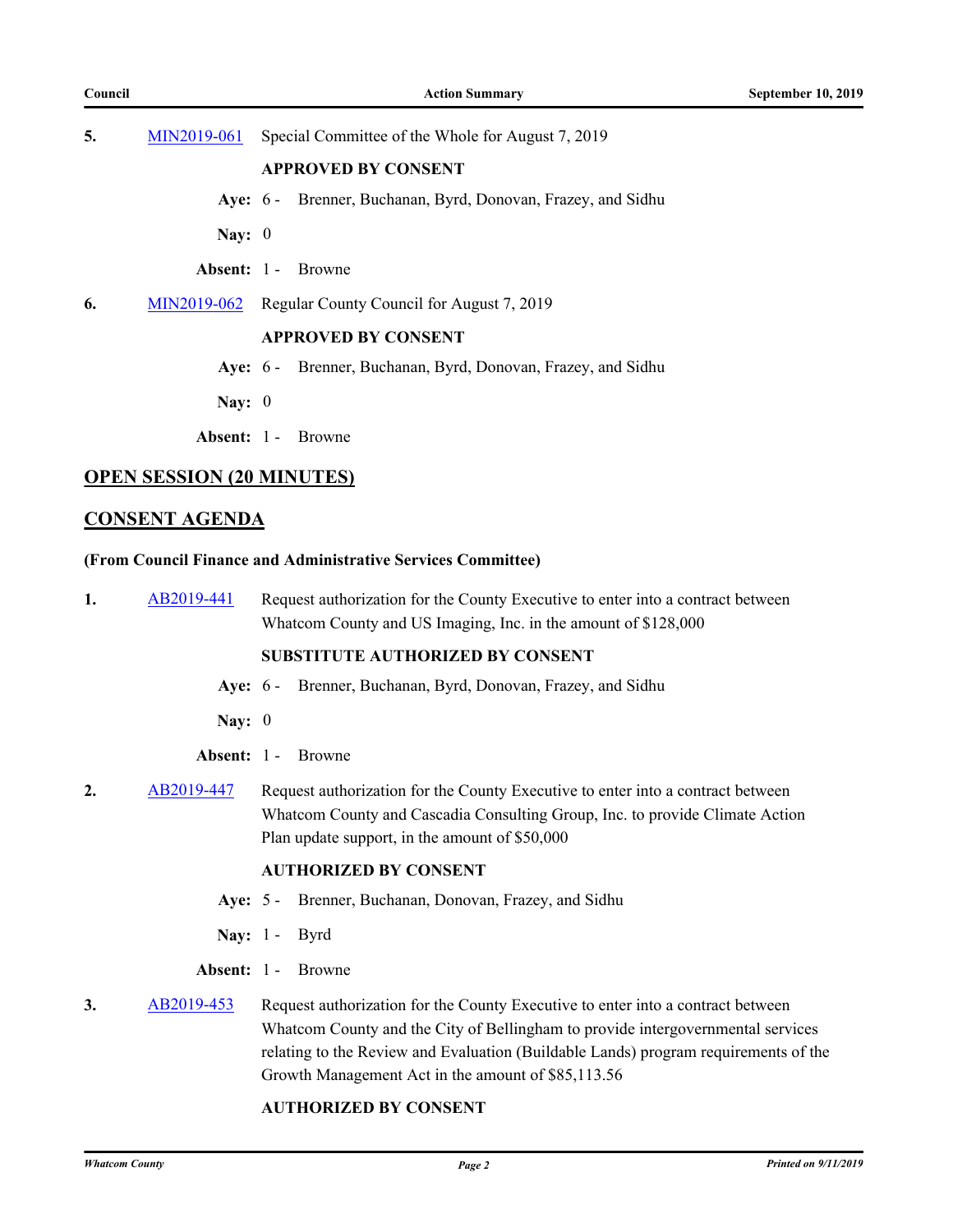**Aye:** 6 - Brenner, Buchanan, Byrd, Donovan, Frazey, and Sidhu

**Nay:** 0

- **Absent:** 1 Browne
- **4.** [AB2019-459](http://whatcom.legistar.com/gateway.aspx?m=l&id=/matter.aspx?key=2516) Request authorization for the County Executive to enter into a contract between Whatcom County and RE Sources to provide a countywide waste reduction and recycling education program in local school districts and youth organizations, in the amount of \$50,000

### **AUTHORIZED BY CONSENT**

- **Aye:** 5 Brenner, Buchanan, Donovan, Frazey, and Sidhu
- **Nay:** 1 Byrd
- **Absent:** 1 Browne
- **5.** [AB2019-449](http://whatcom.legistar.com/gateway.aspx?m=l&id=/matter.aspx?key=2506) Request approval for the County Executive to authorize the purchase of replacement semi-rugged laptops from Datec, Inc., an authorized reseller for Panasonic, using the Washington State Contract #05815-11, in an amount not to exceed \$104,060.69

# **AUTHORIZED BY CONSENT**

- **Aye:** 6 Brenner, Buchanan, Byrd, Donovan, Frazey, and Sidhu
- **Nay:** 0
- **Absent:** 1 Browne

#### **OTHER ITEMS**

#### **(From Council Natural Resources Committee)**

**1.** [AB2019-424](http://whatcom.legistar.com/gateway.aspx?m=l&id=/matter.aspx?key=2475) Review and approve scoping document for the 2020 Shoreline Management Plan Periodic Update 2020

#### **APPROVED REQUEST AS AMENDED**

- **Aye:** 6 Brenner, Buchanan, Byrd, Donovan, Frazey, and Sidhu
- **Nay:** 0
- **Absent:** 1 Browne

#### **(From Council Finance and Administrative Services Committee)**

2. [AB2019-439](http://whatcom.legistar.com/gateway.aspx?m=l&id=/matter.aspx?key=2496) Request authorization for the County Executive to enter into an interagency agreement between Whatcom County Flood Control Zone District and State of Washington Department of Health, in the amount of \$600,000 (Council acting as the Whatcom County Flood Control Zone District Board of Supervisors)

#### **AUTHORIZED**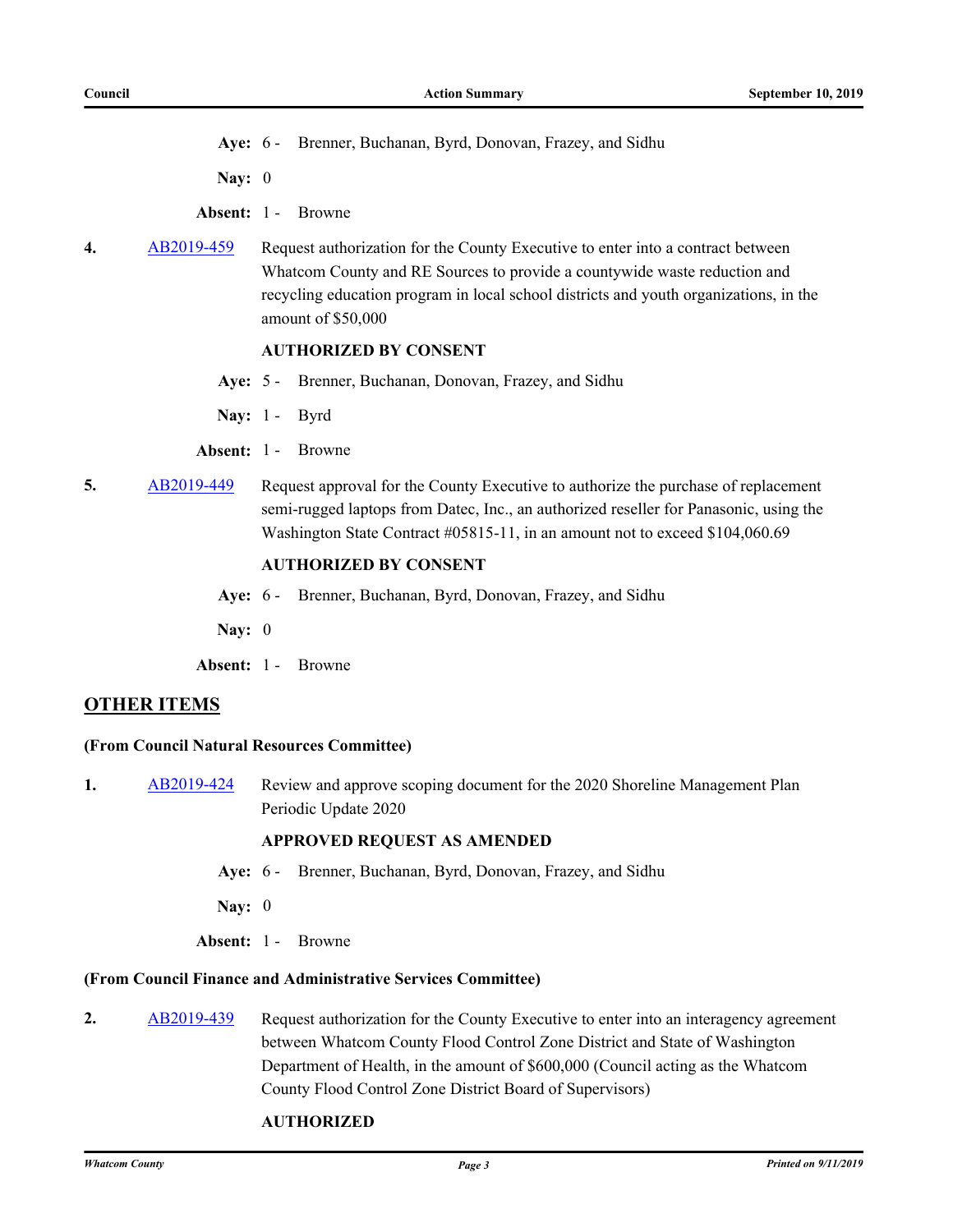**Aye:** 6 - Brenner, Buchanan, Byrd, Donovan, Frazey, and Sidhu

**Nay:** 0

- **Absent:** 1 Browne
- **3.** [AB2019-440](http://whatcom.legistar.com/gateway.aspx?m=l&id=/matter.aspx?key=2497) Request authorization for the County Executive to enter into an interlocal agreement between Whatcom County and the City of Bellingham for support of US Geological Survey's development of the COastal Storm MOdeling System (COSMOS) across the Whatcom County Shoreline, in the amount of \$125,000 (Council acting as the Whatcom County Flood Control Zone District Board of Supervisors)

#### **AUTHORIZED**

- **Aye:** 6 Brenner, Buchanan, Byrd, Donovan, Frazey, and Sidhu
- **Nay:** 0
- **Absent:** 1 Browne
- **4.** [AB2019-454](http://whatcom.legistar.com/gateway.aspx?m=l&id=/matter.aspx?key=2511) Request authorization for the County Executive to enter into a subrecipient agreement between Whatcom County and Whatcom Conservation District for Pollution Identification and Correction Program (PIC) Non-Dairy Agricultural Technical Assistance and Data Coordination in the amount of \$306,250 (Council acting as the Whatcom County Flood Control Zone District Board of Supervisors)

# **AUTHORIZED**

- **Aye:** 6 Brenner, Buchanan, Byrd, Donovan, Frazey, and Sidhu
- **Nay:** 0
- **Absent:** 1 Browne
- **5.** [AB2019-455](http://whatcom.legistar.com/gateway.aspx?m=l&id=/matter.aspx?key=2512) Request authorization for the County Executive to enter into an interagency agreement between Whatcom County and Washington Department of Ecology to provide Washington Conservation Corps members funding to complete environmental or disaster service projects in the amount of \$148,600 (County acting as the Whatcom County Flood Control Zone District Board of Supervisors)

#### **AUTHORIZED**

**Aye:** 6 - Brenner, Buchanan, Byrd, Donovan, Frazey, and Sidhu

**Nay:** 0

- **Absent:** 1 Browne
- **6.** [AB2019-419](http://whatcom.legistar.com/gateway.aspx?m=l&id=/matter.aspx?key=2470) Ordinance amending the 2019 Whatcom County Budget, request no. 11, in the amount of \$986,542

#### **ADOPTED**

**Aye:** 6 - Brenner, Buchanan, Byrd, Donovan, Frazey, and Sidhu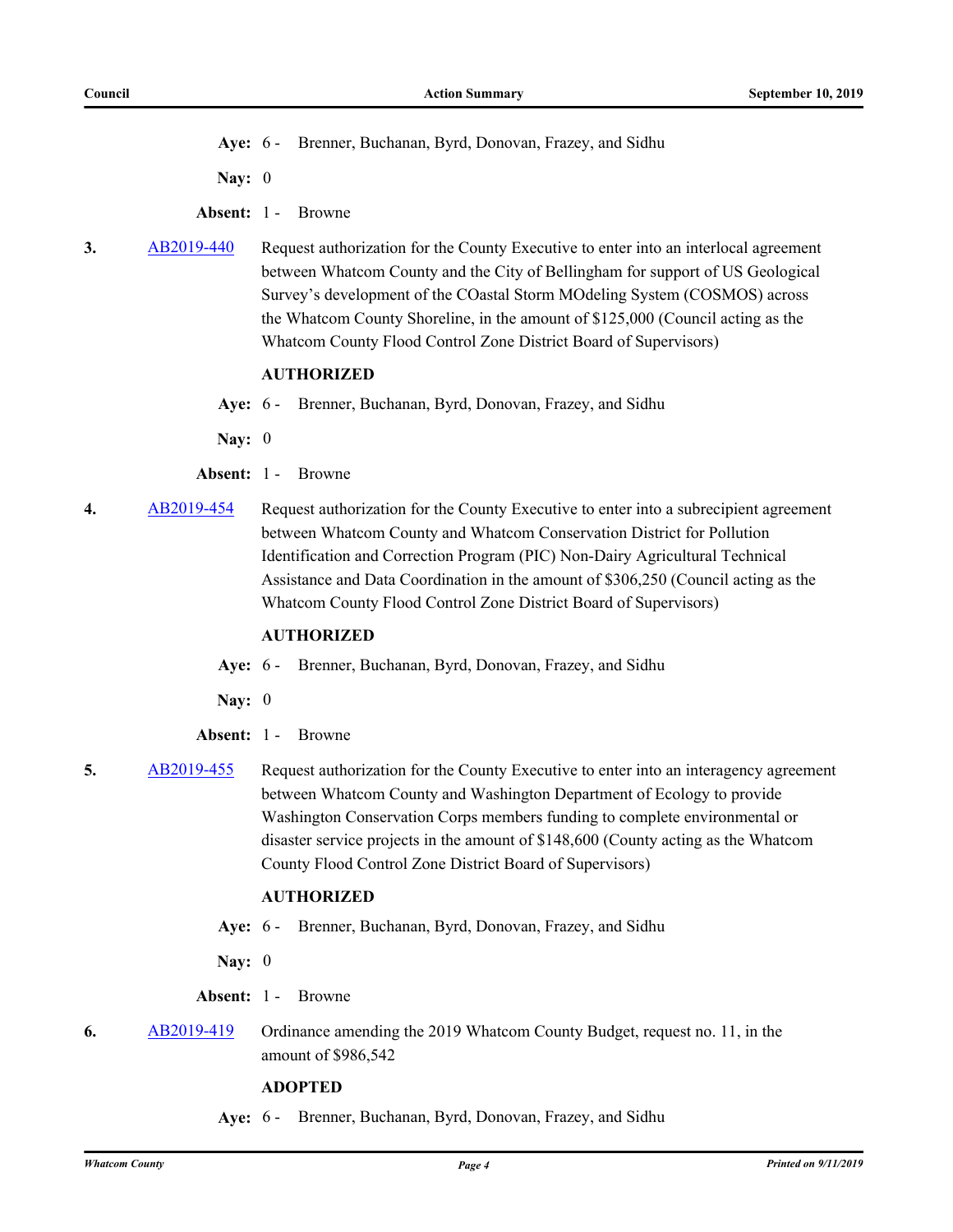**Nay:** 0

**Absent:** 1 - Browne

Enactment No: ORD 2019-062

**7.** [AB2019-435](http://whatcom.legistar.com/gateway.aspx?m=l&id=/matter.aspx?key=2488) Request authorization for the County Executive to enter into an interlocal agreement between Whatcom County and the City of Bellingham to provide dispatch services

#### **AUTHORIZED**

**Aye:** 6 - Brenner, Buchanan, Byrd, Donovan, Frazey, and Sidhu

**Nay:** 0

- **Absent:** 1 Browne
- 8. [AB2019-436](http://whatcom.legistar.com/gateway.aspx?m=l&id=/matter.aspx?key=2489) Request authorization for the County Executive to enter into an interlocal agreement between Whatcom County and the Port of Bellingham for EDI Program funding to support the rural broadband construction project, in the amount of \$750,000

#### **AUTHORIZED**

- **Aye:** 6 Brenner, Buchanan, Byrd, Donovan, Frazey, and Sidhu
- **Nay:** 0
- **Absent:** 1 Browne
- **9.** [AB2019-437](http://whatcom.legistar.com/gateway.aspx?m=l&id=/matter.aspx?key=2490) Request authorization for the County Executive to enter into an interlocal agreement between Whatcom County and Washington State Department of Children, Youth and Families for home visiting services to vulnerable families, in the amount of \$350,008.38

#### **AUTHORIZED**

**Aye:** 6 - Brenner, Buchanan, Byrd, Donovan, Frazey, and Sidhu

**Nay:** 0

- **Absent:** 1 Browne
- **10.** [AB2019-443](http://whatcom.legistar.com/gateway.aspx?m=l&id=/matter.aspx?key=2500) Request authorization for the County Executive to enter into an interlocal agreement between Whatcom County and City of Bellingham for the Lake Whatcom Homeowner Incentive Program, in the amount of \$350,000

#### **AUTHORIZED**

- **Aye:** 4 Buchanan, Donovan, Frazey, and Sidhu
- **Nay:** 2 Brenner, and Byrd
- **Absent:** 1 Browne
- **11.** [AB2019-462](http://whatcom.legistar.com/gateway.aspx?m=l&id=/matter.aspx?key=2519) Request authorization for the County Executive to enter into an interlocal agreement between Whatcom County and the Housing Authority of the City of Bellingham for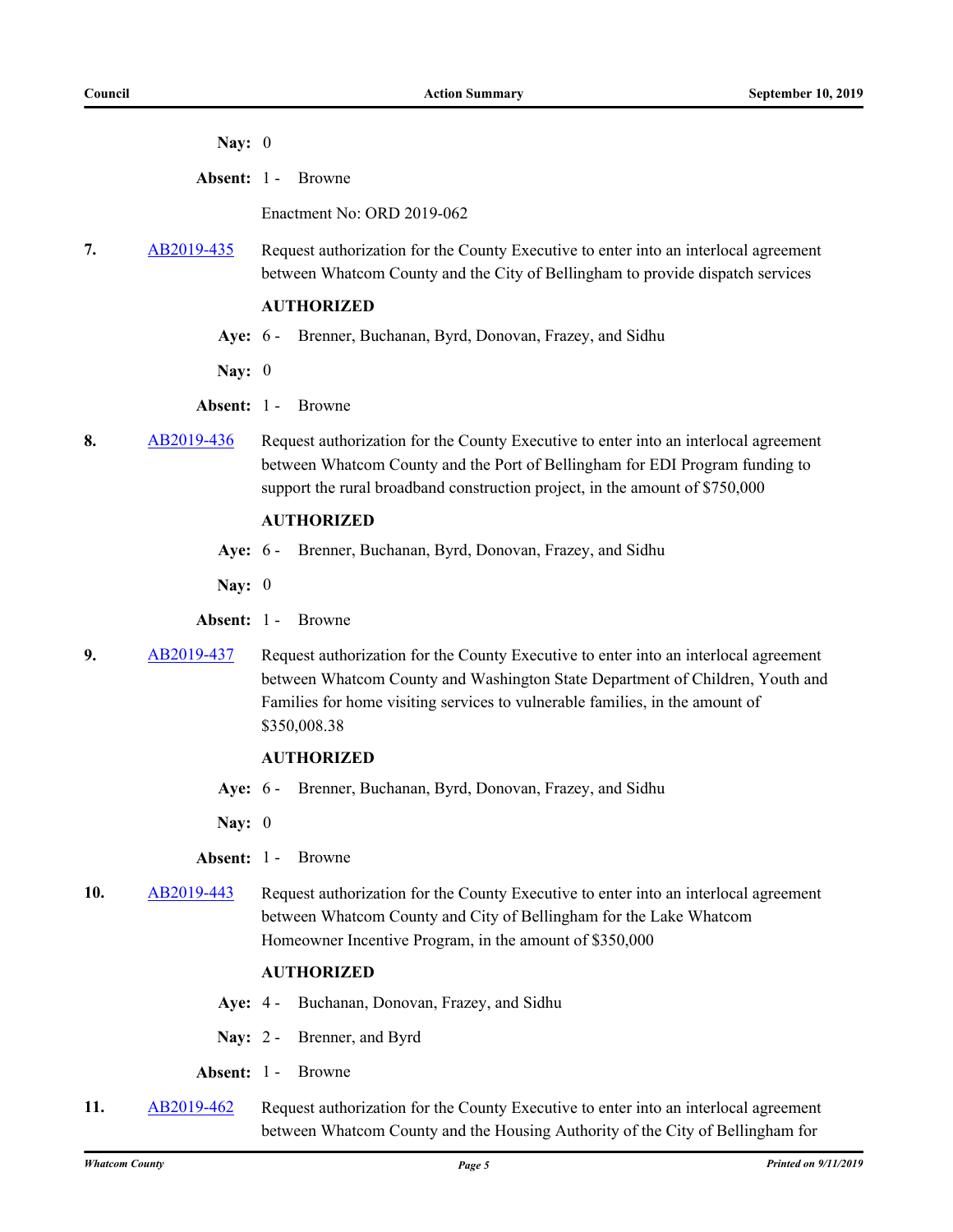EDI funding in the amount of \$600,275 to support the Samish Way Development Project

#### **AUTHORIZED**

**Aye:** 5 - Brenner, Buchanan, Donovan, Frazey, and Sidhu

**Nay:** 0

- **Absent:** 1 Browne
- **Abstain:** 1 Byrd
- 12. [AB2019-442](http://whatcom.legistar.com/gateway.aspx?m=l&id=/matter.aspx?key=2499) Request authorization for the County Executive to amend the contract between Whatcom County and Cascadia Law Group, PLLC to increase the maximum compensation by \$25,000 and add three additional tasks

#### **HELD IN COMMITTEE**

#### **(From Council Public Works and Health Committee)**

**13.** [AB2019-467](http://whatcom.legistar.com/gateway.aspx?m=l&id=/matter.aspx?key=2524) Resolution of Intent for Substitute House Bill (SHB) 1406 Affordable Housing Dollars

# **APPROVED**

**Aye:** 6 - Brenner, Buchanan, Byrd, Donovan, Frazey, and Sidhu

**Nay:** 0

**Absent:** 1 - Browne

Enactment No: RES 2019-038

#### **COUNCIL APPOINTMENTS TO BOARDS, COMMISSIONS, AND COMMITTEES**

**1.** [AB2019-433](http://whatcom.legistar.com/gateway.aspx?m=l&id=/matter.aspx?key=2484) Appointment to fill vacancy on the Board of Commissioners for Deming Diking District #2, applicants must be registered voters and own land in the district, appointee will serve a partial term until the next election in February 2020

#### **APPOINTED**

- **Aye:** 6 Brenner, Buchanan, Byrd, Donovan, Frazey, and Sidhu
- **Nay:** 0
- **Absent:** 1 Browne

# **EXECUTIVE APPOINTMENTS TO BOARDS, COMMISSIONS, AND COMMITTEES**

**1.** [AB2019-463](http://whatcom.legistar.com/gateway.aspx?m=l&id=/matter.aspx?key=2520) Request confirmation of the County Executive's appointment of William Dominic Moceri to the Whatcom County Appeals Board

#### **CONFIRMED**

**Aye:** 6 - Brenner, Buchanan, Byrd, Donovan, Frazey, and Sidhu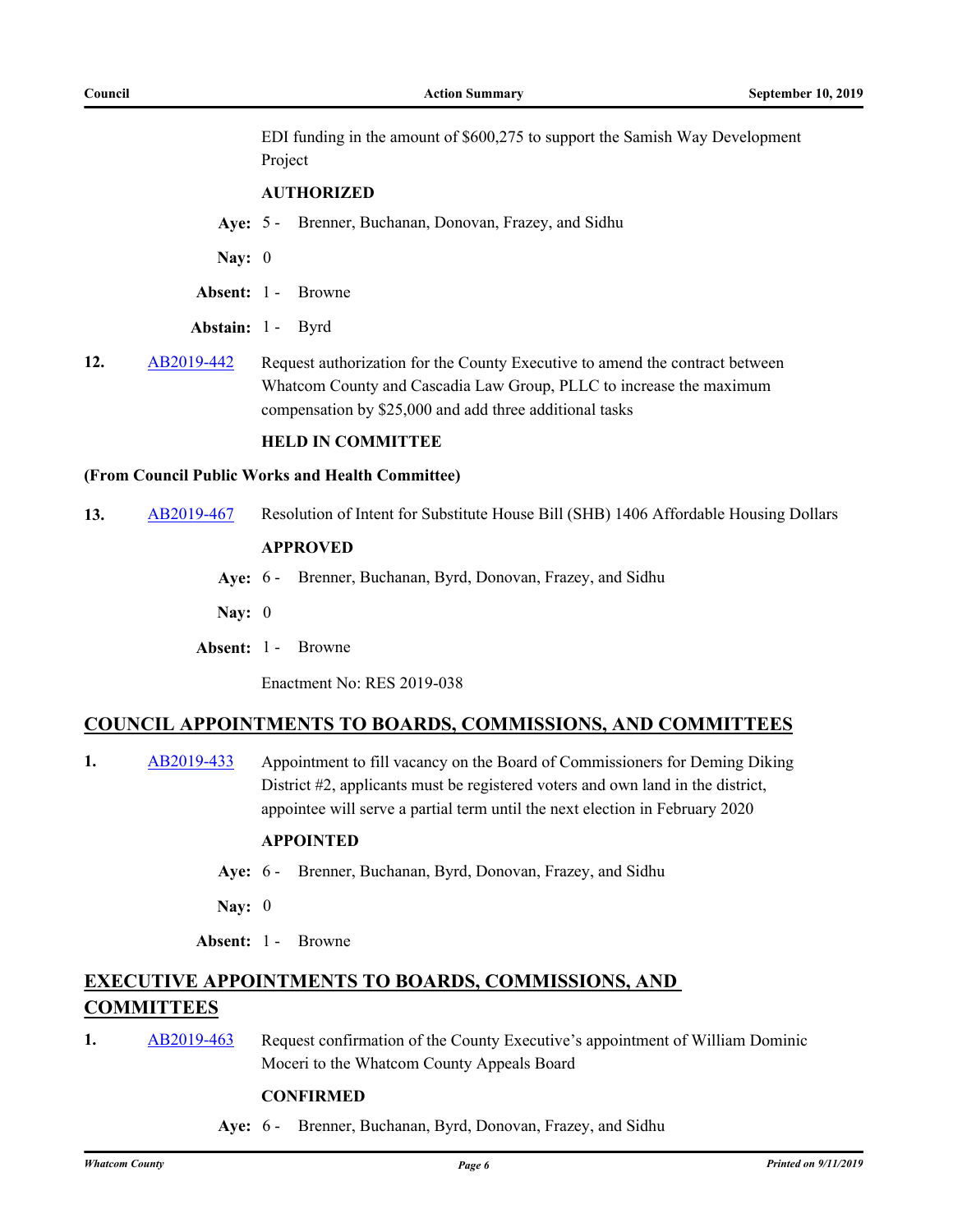**Nay:** 0

**Absent:** 1 - Browne

2. [AB2019-468](http://whatcom.legistar.com/gateway.aspx?m=l&id=/matter.aspx?key=2525) Request confirmation of the County Executive's appointment of Mr. George Edward to the Northwest Senior Services Board

# **CONFIRMED**

- **Aye:** 6 Brenner, Buchanan, Byrd, Donovan, Frazey, and Sidhu
- **Nay:** 0
- **Absent:** 1 Browne

# **INTRODUCTION ITEMS**

**1.** [AB2019-450](http://whatcom.legistar.com/gateway.aspx?m=l&id=/matter.aspx?key=2507) Ordinance establishing a Speed Limit for portions of East Smith Road and Everson Goshen Road

### **INTRODUCED FOR PUBLIC HEARING**

- **Aye:** 6 Brenner, Buchanan, Byrd, Donovan, Frazey, and Sidhu
- **Nay:** 0
- **Absent:** 1 Browne
- 2. [AB2019-458](http://whatcom.legistar.com/gateway.aspx?m=l&id=/matter.aspx?key=2515) Ordinance amending WCC 8.13, Solid Waste Disposal District, regarding the Solid Waste Excise Privilege Tax

# **SUBSTITUTE INTRODUCED FOR PUBLIC HEARING**

- **Aye:** 6 Brenner, Buchanan, Byrd, Donovan, Frazey, and Sidhu
- **Nay:** 0
- **Absent:** 1 Browne
- **3.** [AB2019-460](http://whatcom.legistar.com/gateway.aspx?m=l&id=/matter.aspx?key=2517) Ordinance amending the project budget for the East Whatcom Regional Resource Center Expansion project, in the amount of \$172,000

# **INTRODUCED**

- **Aye:** 6 Brenner, Buchanan, Byrd, Donovan, Frazey, and Sidhu
- **Nay:** 0
- **Absent:** 1 Browne
- **4.** [AB2019-464](http://whatcom.legistar.com/gateway.aspx?m=l&id=/matter.aspx?key=2521) Ordinance amending the project budget for the Triage Center Expansion Fund, request no. 3

#### **INTRODUCED**

**Aye:** 6 - Brenner, Buchanan, Byrd, Donovan, Frazey, and Sidhu